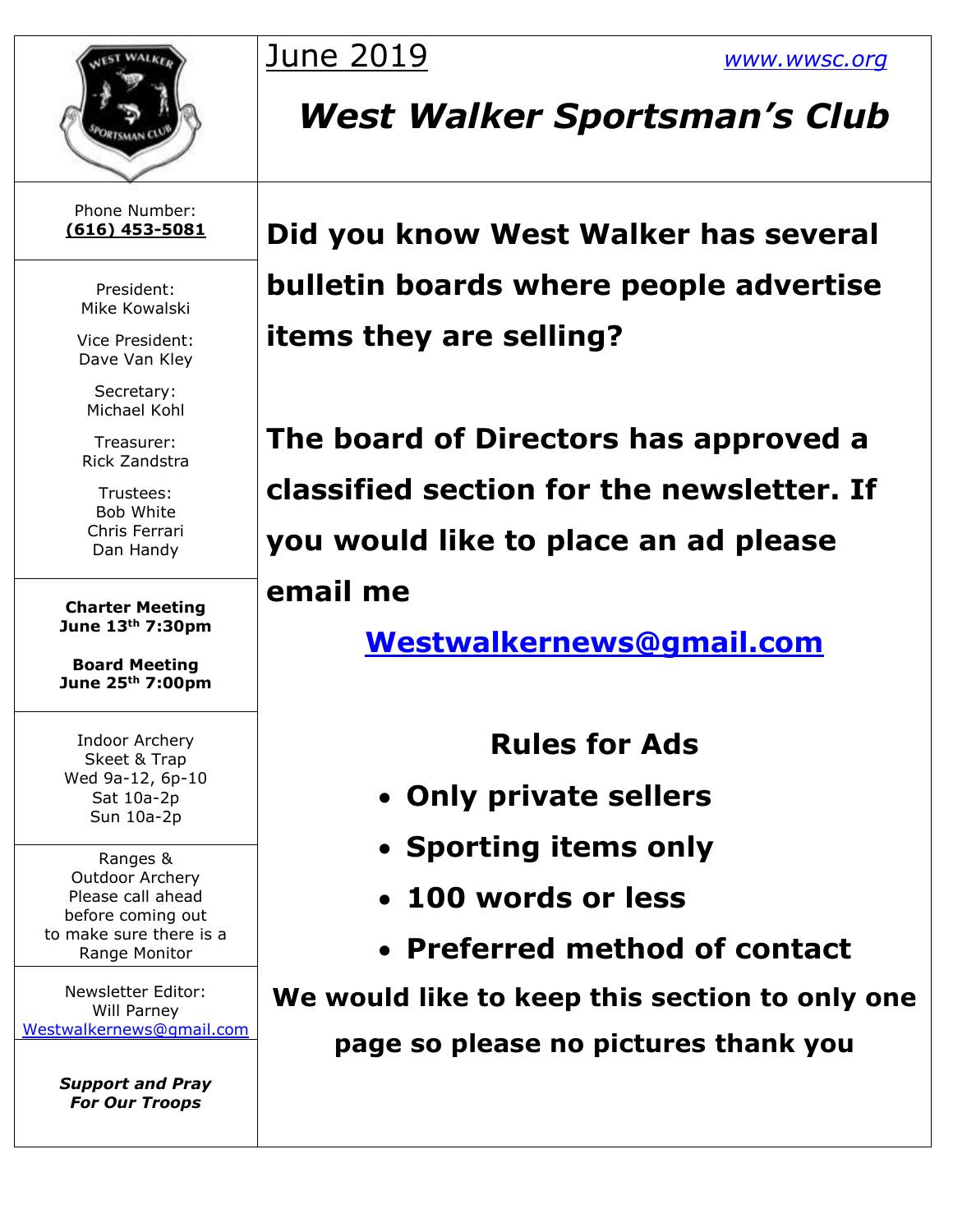## **Air Gun Steel Silhouette Target Range**

There are now 44 individual - 3/16 inch thick steel air gun / pellet gun targets now installed along the north side (on your left as walk the trail to the east) on the 3D archery course. All the targets are either painted neon green, orange, yellow or red. All targets are hung from a 12 inch spike nailed to either the side of a tree or on the face of a tree facing the shooter. Height of targets are anywhere from ankle to waist high. Every station has at least 2 targets, but some stations have 5. The archery course has a "general" shooting lane cleared for archers and the air gun targets can be shot from the same yardage marker stakes with targets being on the right or left side of the shooting lane. From the "white" shooting position stake, targets vary in distance from 15 yards to 50 yards.

As with the 3D archery, shooters need to sign in at the range desk. Monitors need to inform shooters that they are limited to air guns only (no rimfire or centerfire guns allowed). **caliber of pellet. / air gun needs to be .25 caliber or smaller. No BBs at this time.**

There will be no fee to shoot this course.

## RULES HERE **[http://www.wwsc.org/…/archiv…/2019/AirGunSte](http://www.wwsc.org/…/archiv…/2019/AirGunSteelRangeRules.pdf) [elRangeRules.pdf](http://www.wwsc.org/…/archiv…/2019/AirGunSteelRangeRules.pdf)**

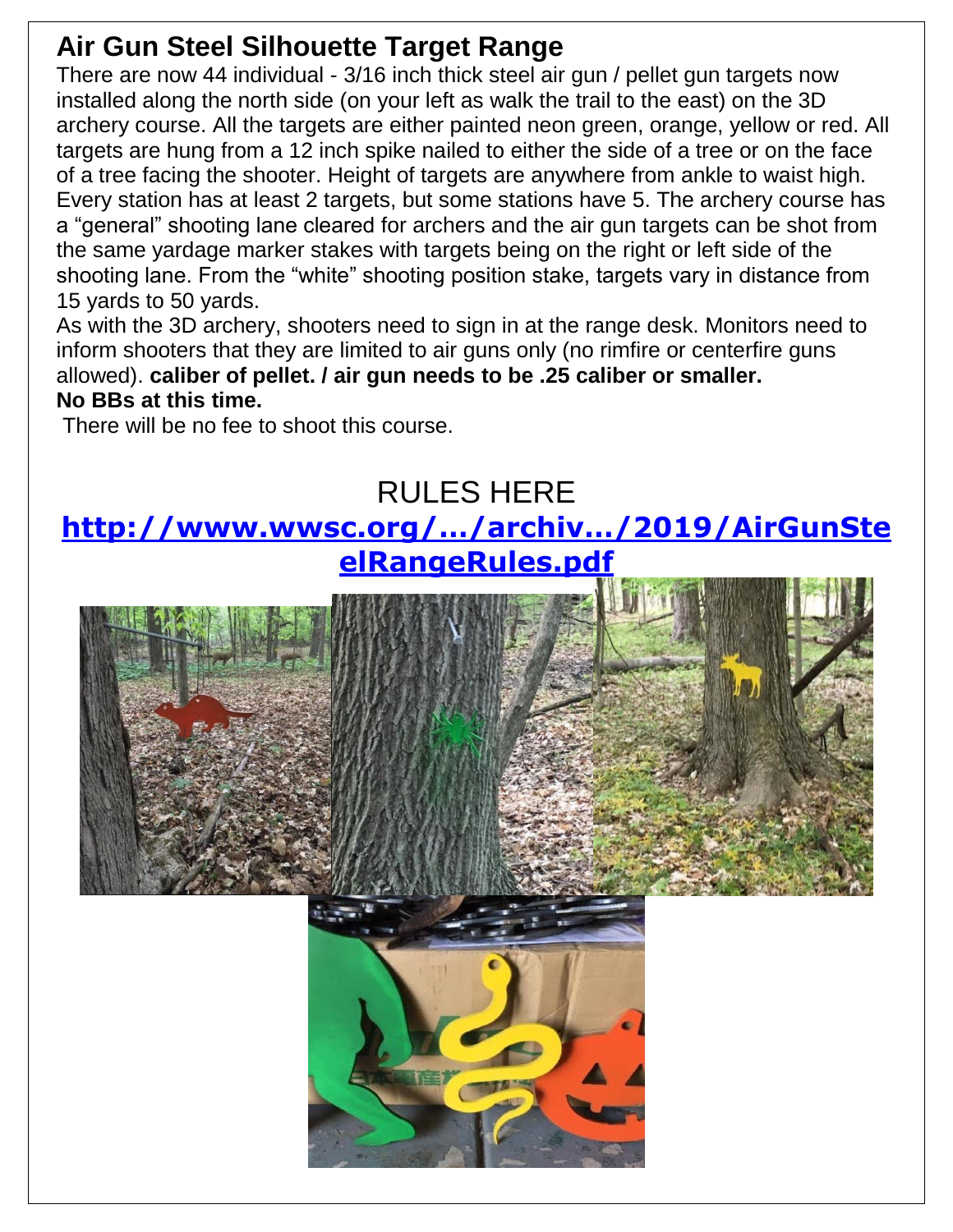The May fun shoot was cancelled because of the shortage of shooters that signed up. We will have the shoot if there are five or more shooters.



Bring your pistols and 50 rounds (All 3 D targets.) All calibers welcome.

Iron sites only please. Round nose only. No hollow point or wad cutter No magnums or rifle calibers allowed.

## **Surfing Summer Saturday**

June 22, 2019 3:00 PT

After the shoot, join us at the club house for a free dinner, awards, games and prizes.

No need to pre pay, but food and prizes will be purchased, so take your reservation seriously. Sign up at club house or range office or call range office 453-5081 or Gloria Vonderheide 454-7454 g\_vonderheide@yahoo.com SIGN UP DEADLINE: SUNDAY JUNE 16, 2019



#### **DINNER MENU: HOT DOGS.BAKED BEANS** POTATO SALAD, DESSERT

### **Gun Rules everyone should know**

- Treat every firearm as loaded
- Know your target and what is behind it
- Keep your finger off the trigger until ready to fire
- Alcohol and guns are not a good combination
- Remember your Eye and Ears protection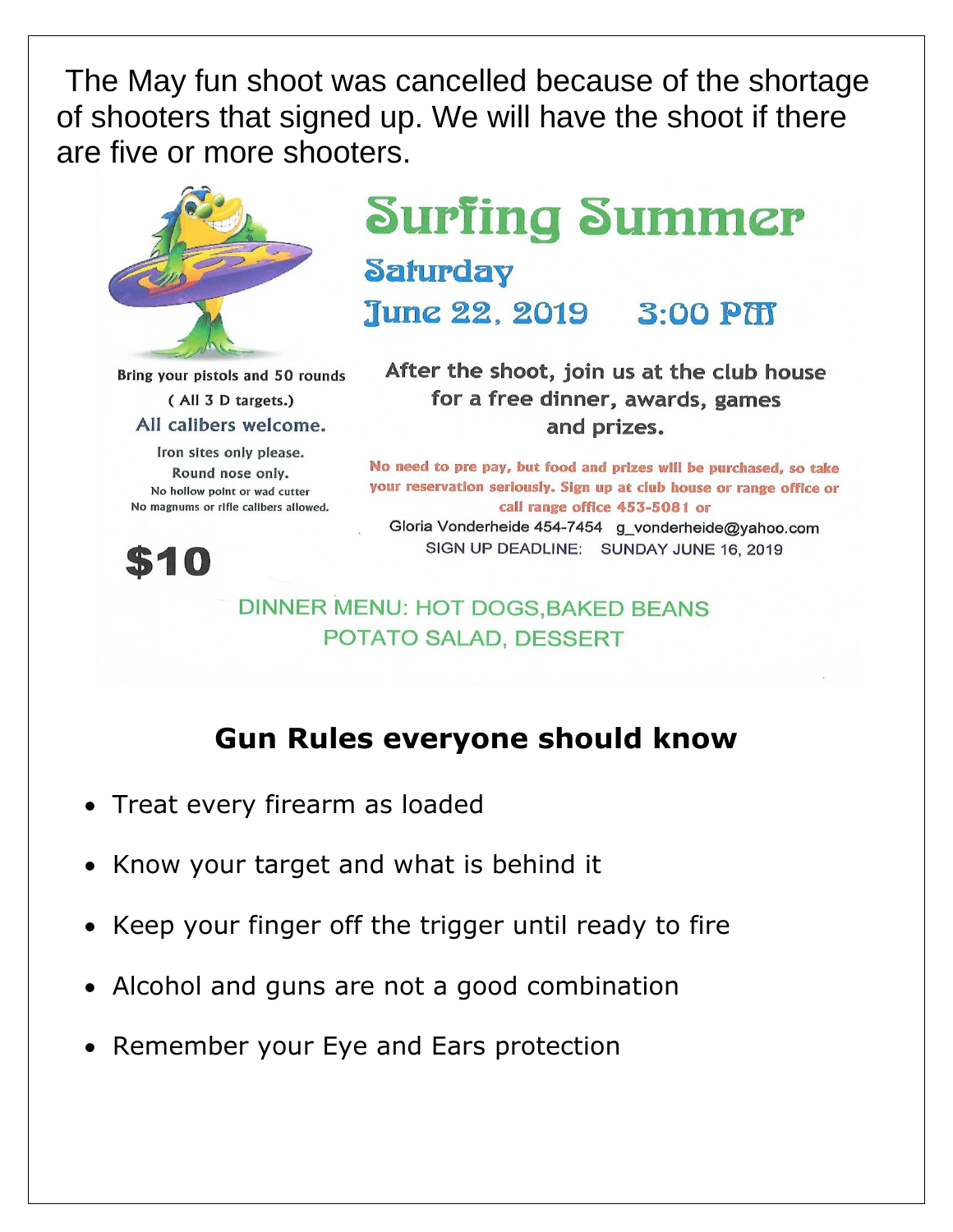

# *\*\* 5-STAND EVENT \*\**

**Shoot as many lines as you like and …….**

*SUBMIT YOUR BEST* **4 SCORES (100 targets)**

**Saturdays and Sundays, June 22, 23, 29 or 30.**

**Entry Fee: \$6.00 – per shooter –** *plus regular line fees* **The 3 Highest scores will divide collected Entry -50/30/20 Champion hat for High gun**



**Ties will be settled by reverse long run.**

**Sign-up sheets on east window**

*Come and join the fun!!*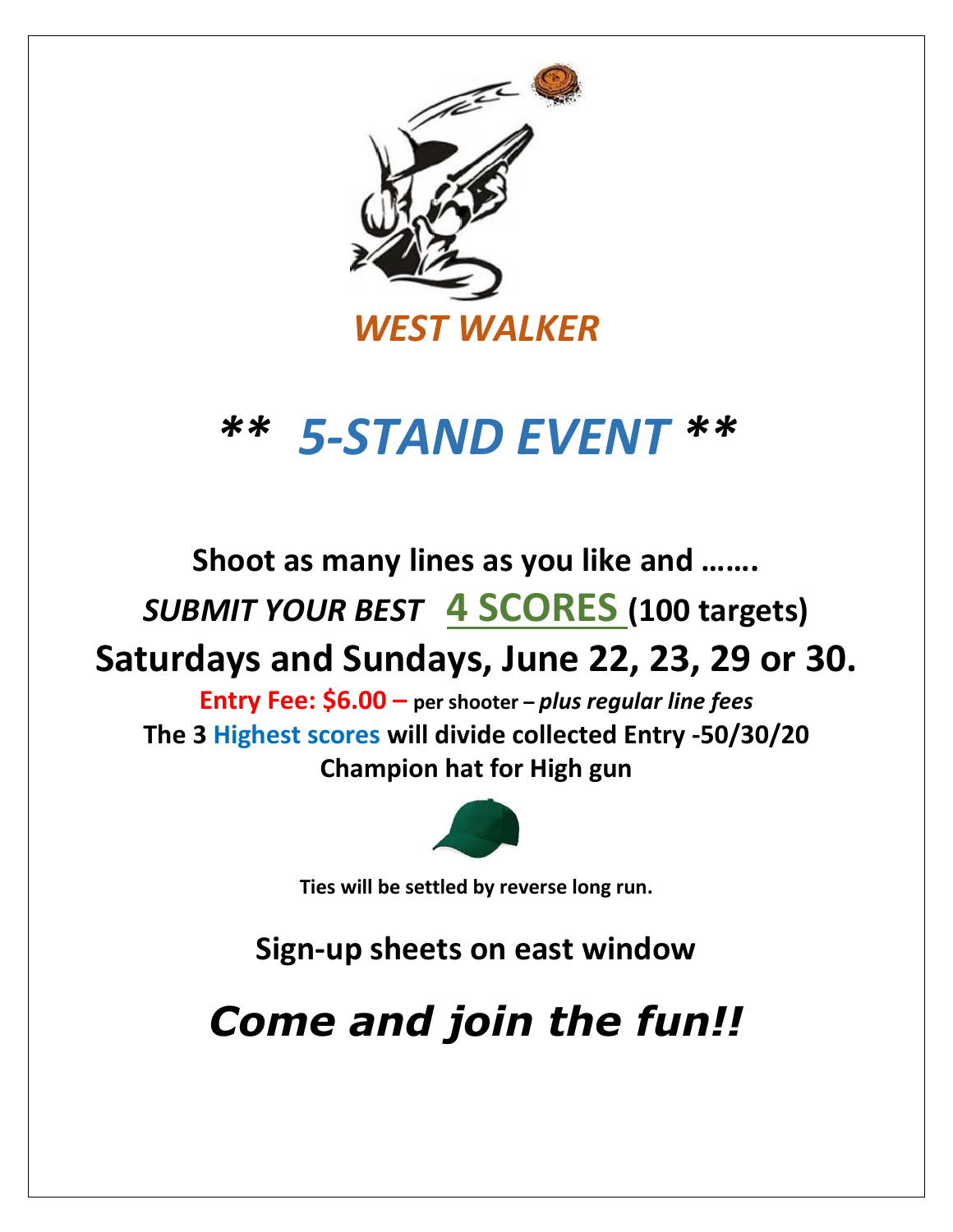### **TOMMYGUNS TRAINING**

Tom O'Brien Chief Range Safety Officer, Instructor

> Classes available in west Michigan for: CPL Range Safety Officer Introduction to the handgun Family firearm safety

616-920-1701 tommygunsmi@gmail.com http://TommygunsTraining.com





Like us on Facebook



### **Click the icon**

**June Range Hours** hours vary month to month\* June  $1 - 15$ Mon - Sat: 9:00am - 7:30pm **Sundays: 10am - 7:30pm** June 16-28 Mon - Sat: 9:00 - 7:30pm Sundays 10am-7:30pm **Link for range rules** 



# STEAK NIGHT

Bring friends and family to see our club and enjoy a great

steak dinner including baked potato and salad bar.

Wednesday May 1, 2019  $6:00$  PM

Wednesday June 5, 2019 6:00 PM

Non members \$12.00

Members: \$10.00

(Charter prices are for Charter Members, spouses and dependents only)

| <b>2019 Big Gun Raffle Winners</b> |                                                       |                           |      |  |  |  |  |
|------------------------------------|-------------------------------------------------------|---------------------------|------|--|--|--|--|
| Jan                                | <b>Ruger LCR 9mm</b>                                  | <b>Mitch Farran</b>       | #145 |  |  |  |  |
| Feb                                | T/C Impact 50cal Muzzleloader Camo w/ scope package   | <b>Tom Meyers</b>         | #147 |  |  |  |  |
| Mar                                | <b>Springfield XDE 9mm pkg</b>                        | <b>Charles Porte</b>      | #202 |  |  |  |  |
| Apr                                | <b>CZ 455 Tactical 22LR</b>                           | <b>Robert Scarborough</b> | #172 |  |  |  |  |
| May                                | Ruger Security-9 9mm Luger & Ruger EC9s 9mm Luger (2) | <b>Mark Boguszewski</b>   | #224 |  |  |  |  |
| Jun                                | <b>Ruger AR-556 5.56 NATO</b>                         |                           |      |  |  |  |  |
| Jul                                | Glock 19X 9mm                                         |                           |      |  |  |  |  |
| Aug                                | Beretta A300 Outlander Synthetic 12g                  |                           |      |  |  |  |  |
| <b>Sep</b>                         | <b>Springfield XDM 9mm</b>                            |                           |      |  |  |  |  |
| Oct                                | <b>Beretta A300 Outlander Sporting 12g</b>            |                           |      |  |  |  |  |
| <b>Nov</b>                         | Springfield 1911 Range Officer .45 ACP                |                           |      |  |  |  |  |
| <b>Dec</b>                         | Savage Model 12 Long Range 6.5 Creedmoor              |                           |      |  |  |  |  |